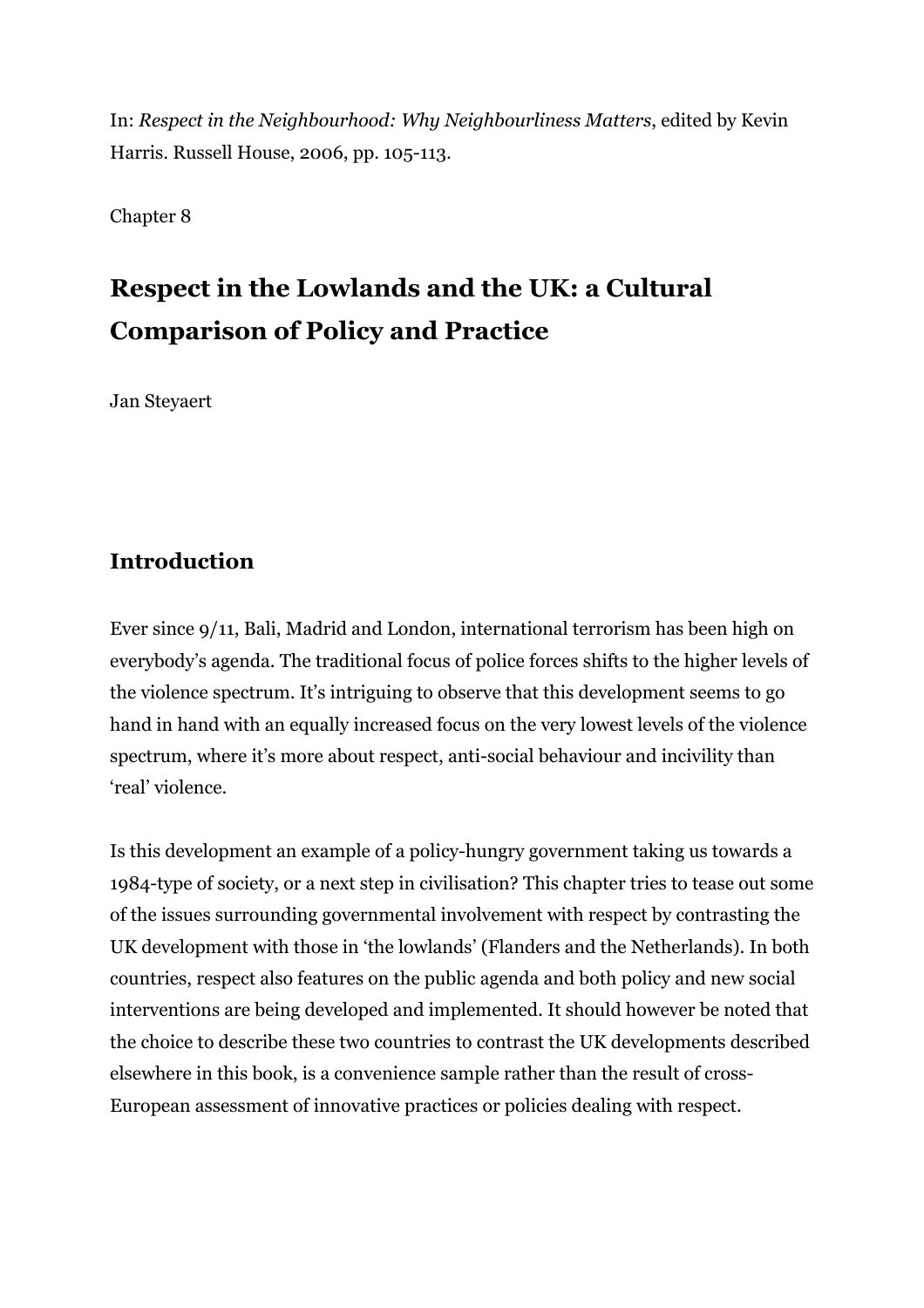#### **A thought experiment**

Let us start with a thought experiment. When was the last time that you had problems with the behaviour of somebody else, that the way another person acted in the public domain annoyed you? That could be because of queue jumping, throwing litter on the street, making loud mobile phone calls on the train, dog shit that some dog owner didn't clean up, loud music, smoking in a restaurant, or any other kind of frequently occurring but potentially unpleasant behaviour. Secondly, try identifying when was the last time you took the trouble to address other persons on the burden of their behaviour for you and other citizens, or when somebody else addressed you regarding your behaviour?

My assumption and personal experience is that the first question of this thought experiment is easy to answer and results in numerous recent memories of little irritations we felt as a result of somebody else's behaviour in the public realm. But at the same time the answer to the second question is less easy and results in fewer and older recollections. Does this mean that we have lost the skills or interest to address other citizens regarding the cost of their behaviour in the public domain on our own well-being? Has the framework for informal social control been eroded?

A number of factors could contribute to such development. For one, our activities and social networks are no longer tied to the neighbourhood. Over the past century, the average distance a person travels a day has increased tenfold, from 4 km to almost 40 km a day (Grübler, 1998; Urry, 2003). Moreover, much of that mobility no longer allows interaction (as in trains or by bicycle) but happens in our own private cocoon (cars).

Not only has mobility changed the nature of the interpersonal contacts we have, so has technology. Kevin Harris, in his opening chapter to this book, rightly mentions the growth of self service in shopping and entertainment. We no longer go to the bank office, but spend our Sunday afternoon working our way through e-banking. We no longer spend time in the bookshop, but use amazon.co.uk. The replacement of faceto-face contacts by face-to-screen contacts is of course a transition that started fifty years ago, once the number of televisions started equalling and surpassing the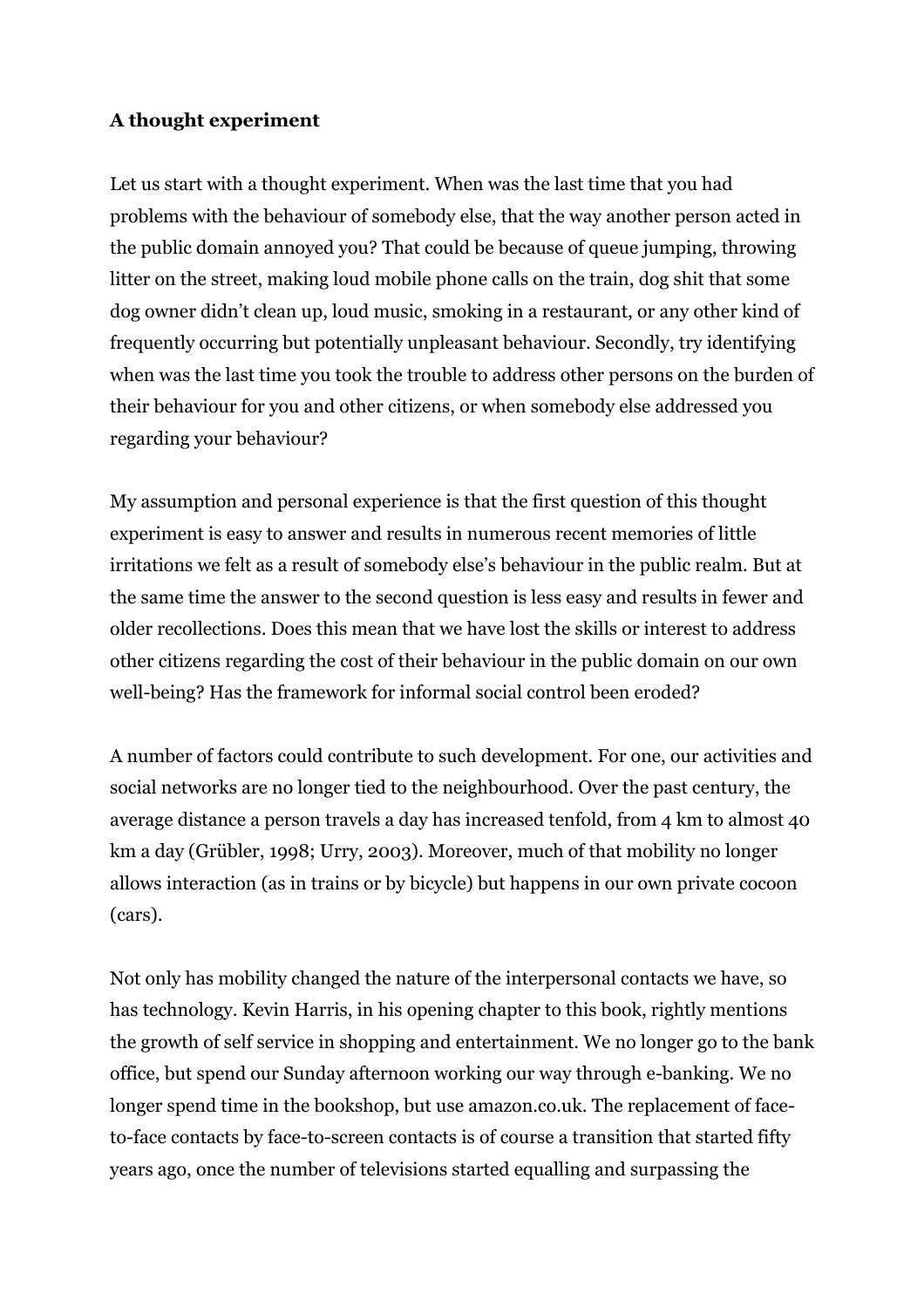number of households. Putnam's (2000) seminal work on the decline of social capital identifies this as one of the key elements in changing interpersonal relations, although others argue changes in civic engagement are more related to changing content preferences than changing technology (Hooghe, 2002; Norris, 1996).

Both developments give us great freedom to be more selective in our social contacts and no longer limit our social network to neighbours. At the same time, they also imply that we see many more utterly unfamiliar people. There's a process towards polarisation of the familiarity of our interpersonal contacts. While half a century ago most citizens tended to meet more or less the same people over longer periods of time, given restricted mobility, this is now very different. Currently, that familiarity of the average interaction with fellow citizens has either increased (through selectivity in our social network, we are more picky about our strong social relations) or decreased (through spending more time in the 'anonymous public realm'). An increasing part of our time implies interacting with people whom we have never met before, with whom our interaction is very limited and whom we may never meet again. Lacking a sense of social function for the public space, we continue to privatise it:

'Today, we experience an ease of motion unknown to any prior urban civilization…we take unrestricted motion of the individual to be an absolute right. The private motorcar is the logical instrument for exercising that right, and the effect on public space, especially the space of the urban street, is that the space becomes meaningless or even maddening unless it can be subordinated to free movement.' (Sennett, 1978, p. 14).

Another explanation for diminished informal social control might be the erosion of social hierarchy and increased informality. Again, that is a welcome change in society as it reflects equality between citizens and democratisation. But it comes with a rebound effect. 'Status problems are a logical consequence of informalisation. The clothing of status – the uniform - no longer automatically commands respect. Respect must be earned and that can imply struggle.' (Schnabel, 2004, p. 58).

Continuing the thought experiment and answering the question about the last occasion that we confronted someone about their behaviour, I can personally only come up with memories of talking to some kids playing with matches, and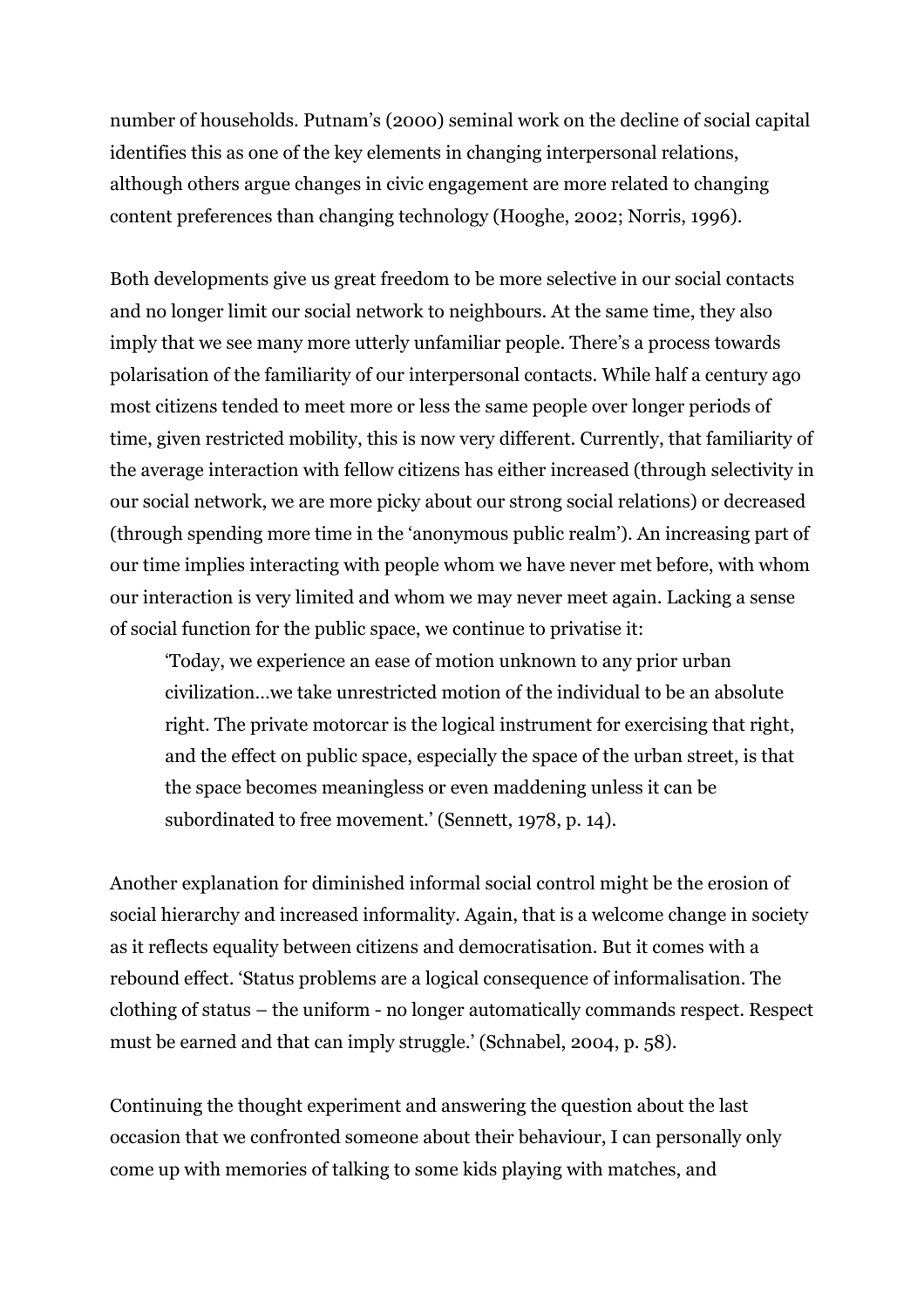unsuccessfully trying to persuade an obviously very drunk adult not to drive his car home. In both cases, there's an assumed presence of hierarchy (being adult, being sober). Can we develop new skills that allow us to build respect and exercise informal control without reinstating hierarchy in the public sphere?

We seem to have lost the skills, assuming we ever had them, to negotiate with fellowcitizens about behaviour in public space. The implication is that at the same time we both accept a wider range of behaviour and get irritated by some other behaviours. Rather than discuss and challenge uncivil behaviour, it seems we expect government to provide a framework to guarantee respect. We outsource our responsibility regarding respect.

This is not a development that's specific to the UK. In this chapter, I will outline how governments react to this outsourcing process. I describe the Flemish and Dutch situation, concluding with a consideration of the lessons that can be learned from comparing those with each other and the UK.

## **The Netherlands**

In April 2006, the Dutch minister for integration and immigration, Rita Verdonk, accepted the first copy of a new book entitled *How we do this … in the Netherlands*. It attempts to summarise the everyday values and norms in the Netherlands, and is intended for use in integration courses (Snel & van der Zaag, 2006). It notes for example that when somebody has their birthday, one also wishes the other members of that household a happy birthday (p78); or that making eye contact is important during a conversation; and that Dutch people are quite candid when it comes to telling somebody else that they are mistaken (p181). In addition it provides resources like the text and origins of the national anthem or the structure of the education system. This book provides a kind of manual for interaction with the Dutch and living in the Netherlands.

The respect agenda in the Netherlands is however much broader than can be covered by a printed 'manual'. Shortly after starting in his post, Minister-president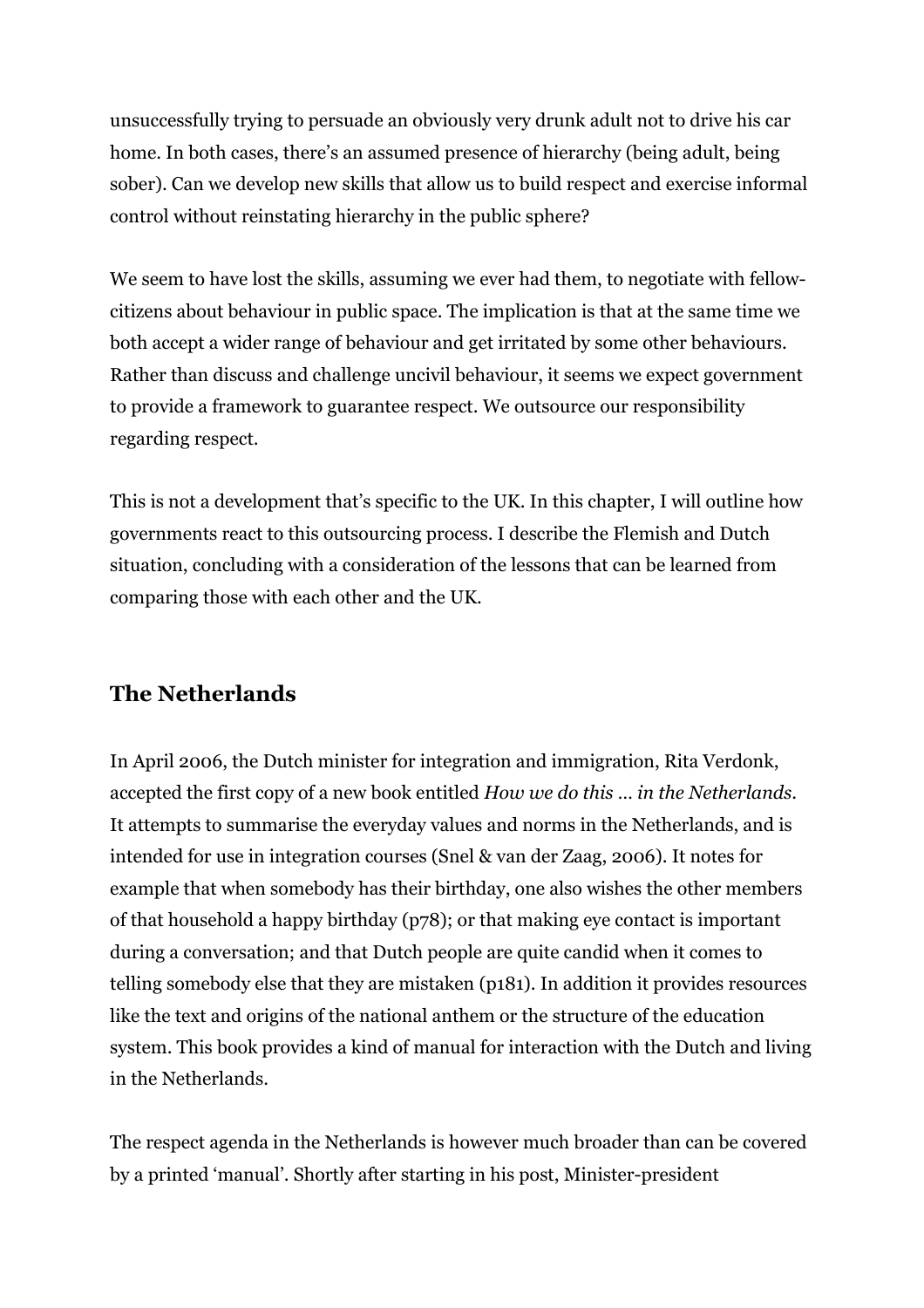Balkenende made reference to the Commission on human values in Norway<sup>1</sup> and announced a similar initiative for the Netherlands: 'the discussion about values and norms must return to the centre of the political and social arena.'2 There is political consensus around the analysis that an assertive lifestyle and increased candidness has provided the ground for uncivil behaviour. While goals like self-development are legitimate and part of human progress, there has been insufficient recognition that not everybody has enough skills and capacities for self-development (this analysis is reflected in, for example, the work of Gabriël van der Brink). Government consequently needs to move beyond a socio-economic agenda and engage with ethics, values and norms.

The suggested commission didn't happen, but a broad debate on values and norms emerged, partly through established media like television and partly through new media (see, for example, www.16miljoenmensen.nl). Furthermore, the highly respected Scientific Council for Government Policy (Wetenschappelijke Raad voor Regeringsbeleid, WRR) started a project on norms and values in Dutch society and what government could and should do in this area (de Beer & Schuyt, 2004; van den Brink, 2004; WRR, 2003).

The WRR suggests using a continuum of norm-trespassing behaviour, not fundamentally different from the one suggested by Kevin Harris in chapter 1. The WRR's version starts with unpleasant behaviour and continues to uncivil behaviour, through unacceptable behaviour to end at illegal behaviour. Along this continuum, a transition happens from social informal norms to legal formal norms. There is also a transition from diversity to unity. What exactly constitutes unpleasant behaviour can differ from one person to another, even for the same person from one mood setting to another. Sometimes we might find loud conversations over mobile phones annoying, e.g. when we're trying to get some work done or have just found out we've been lied to; at other times such behaviour doesn't bother us. With uncivil behaviour, there's already less diversity, for example fewer people would find it normal and pleasant for litter to be dropped rather than put in a garbage can. With illegal behaviour, there's near-unity, enforced by police and the legal system. The issue is to strike a healthy

1

<sup>&</sup>lt;sup>1</sup> See their website at <u>http://www.verdikommisjonen.no/english.htm</u><br><sup>2</sup> Speech by Balkenende, 31 August 2002, available at <u>http://www.minaz.nl/data/1030783766.pdf</u>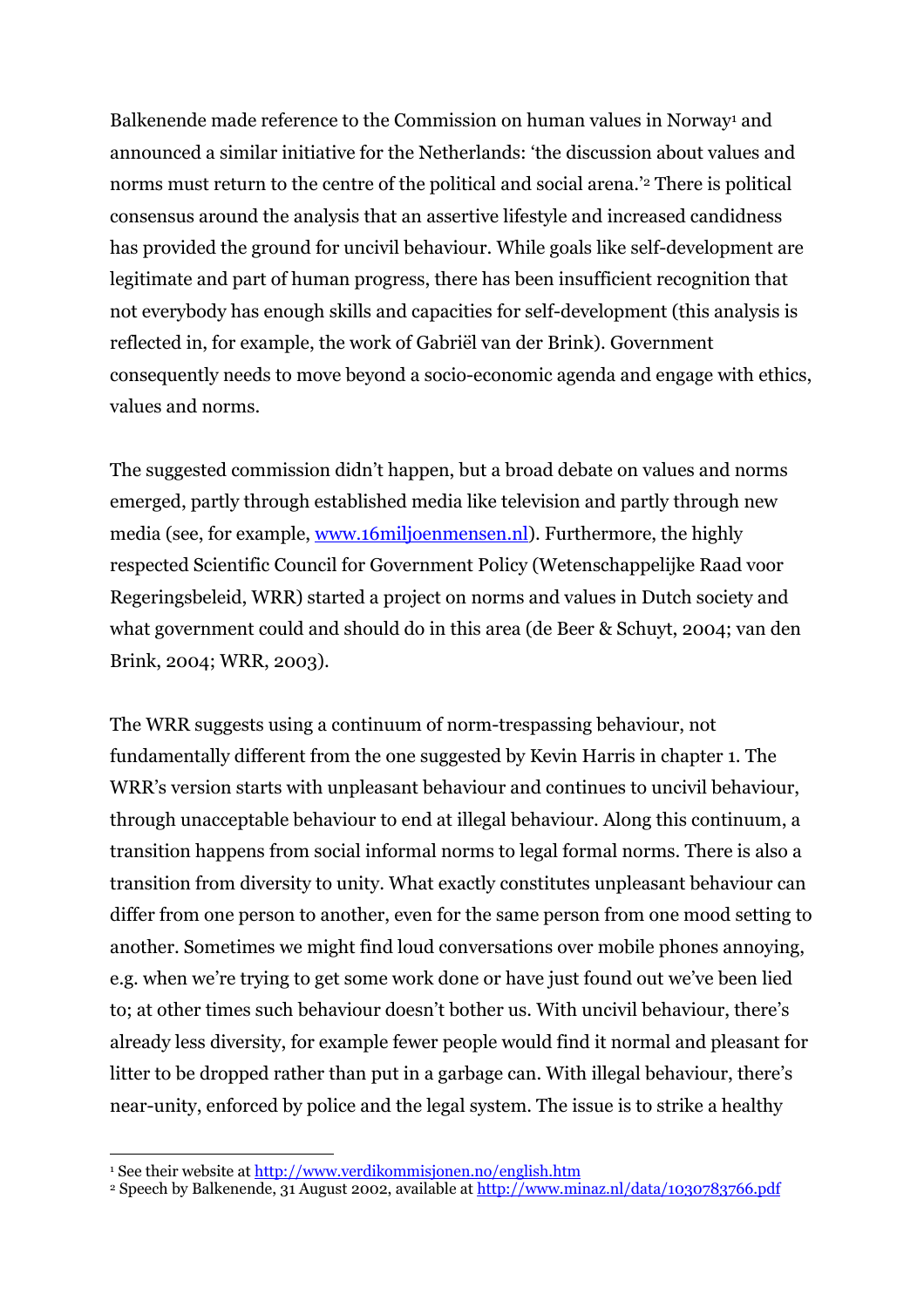balance between diversity and unity. A permissive society allows for greater diversity, while a cultural-pessimist such as Dalrymple would rather see less of it, even where it relates to informal social norms (Dalrymple, 2005).

Based on research carried out by the Dutch Social and Cultural Planning Office (Sociaal en Cultureel Planbureau, SCP) since 1970, one can conclude that Dutch citizens have gained an increasingly coherent consensus about values and norms, also in the informal area. But they are increasingly pessimistic about the implementation of these values and norms in daily behaviour (WRR, 2003, chapter 3). Expectations regarding behaviour in the public realm have become clearer and are given higher priority, which contradicts the belief that our values and norms have been weakened (van den Brink, 2004). There is a process of increased normative awareness (*normatieve ophoging*) which results in high expectations that easily turn into frustrations. Contrary to expectations, 'large and increasing concerns about values and norms seem to go hand in hand with decreasing uncertainty about what those values and norms should be' (de Beer, 2004, p. 237).

Higher and better defined norms are one thing: developments in actual behaviour might well be different. Has behaviour worsened during the last decades? Are we now more anti-social participants in the public sphere than 50 or 100 years ago?

One problem is that the kind of low-level incivilities we're talking about here (spitting, queue jumping, not cleaning up dog shit…) remain well below the radar of research and don't show up in statistical surveys. That makes it problematic to make statements about this kind of behaviour occurring more or less regularly over time. Analysis of several years of the security monitor (one of the regular surveys in the Netherlands) does not allow us to identify clear trends in anti-social behaviour. In the absence of such data, one can nonetheless ask if increased attention for anti-social behaviour in the media and some highly watched programmes (e.g. the 'Tokkies' or 'probleemwijken') contribute to our increased sensitivity to incivilities (de Beer, 2004).

Whether our behaviour has worsened or expectations have increased, the result is an increased tension between behaviour and expectations, resulting in a call for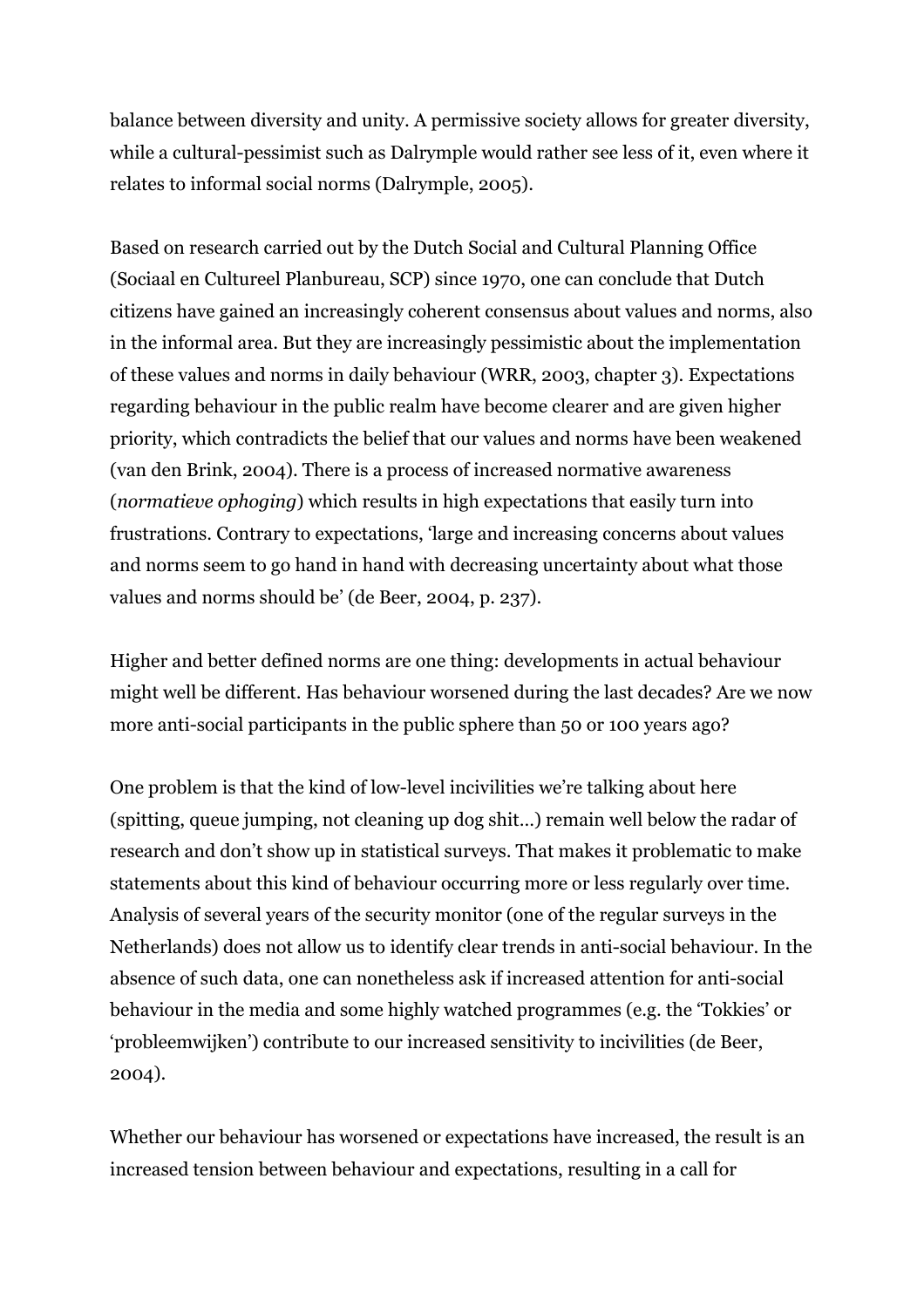government to act against the burden of incivilities. The WRR describes the role of government as reducing formal norm-trespassing behaviour, guaranteeing the values of an open society and democratic state as well as supporting public morality. It argues that the 'management' of social norms is not a task for government, but for citizens. Van den Brink uses the concept of 'civilization offensive' (*beschavingsoffensief*), by which he refers to the need for a massive initiative to bring morality back into social life and decrease the variety of both private and public norms and values (van den Brink, 2004). That call resulted, among other things, in a media campaign against people with short fuses and promoting tolerance.

Others see an important role for education, and call for a democratic-pedagogical offensive (*democratisch-pedagogisch offensief*) (De Winter, 2004). Socialisation processes are now geared too much towards the individual, and not enough towards the community. Engaging with the values and norms of a democratic society in the educational process is not a free choice of individuals, but something to which society (for which read: government, schools) must commit itself. Democracy does not naturally reproduce itself. Education for citizenship through schools should safeguard the structural elements of the current and the future democracy. Since early 2006, all schools in the Netherlands have been obliged to have activities around citizenship. How this is done varies between schools. Through projects like 'the peaceful school' (*de vreedzame school)3*, pupils can already learn the importance of tolerance and conflict handling skills at primary school.

#### **Street etiquette and mediation**

There are many ways to work on strengthening respect. While some Dutch politicians would love to import the British innovation of anti-social behaviour orders (ASBOs), this has not yet happened. A more popular and regularly used intervention is working with so-called street- or city-etiquettes. This approach originally stems from Rotterdam (Diekstra, 2001, 2004), where work on behavioural rules for young citizens led to the question whether the city would not benefit from behavioural rules for all citizens, not just youth-at-risk. The core element of the street-etiquette is that

<sup>&</sup>lt;sup>3</sup> See <u>http://www.devreedzameschool.nl/</u>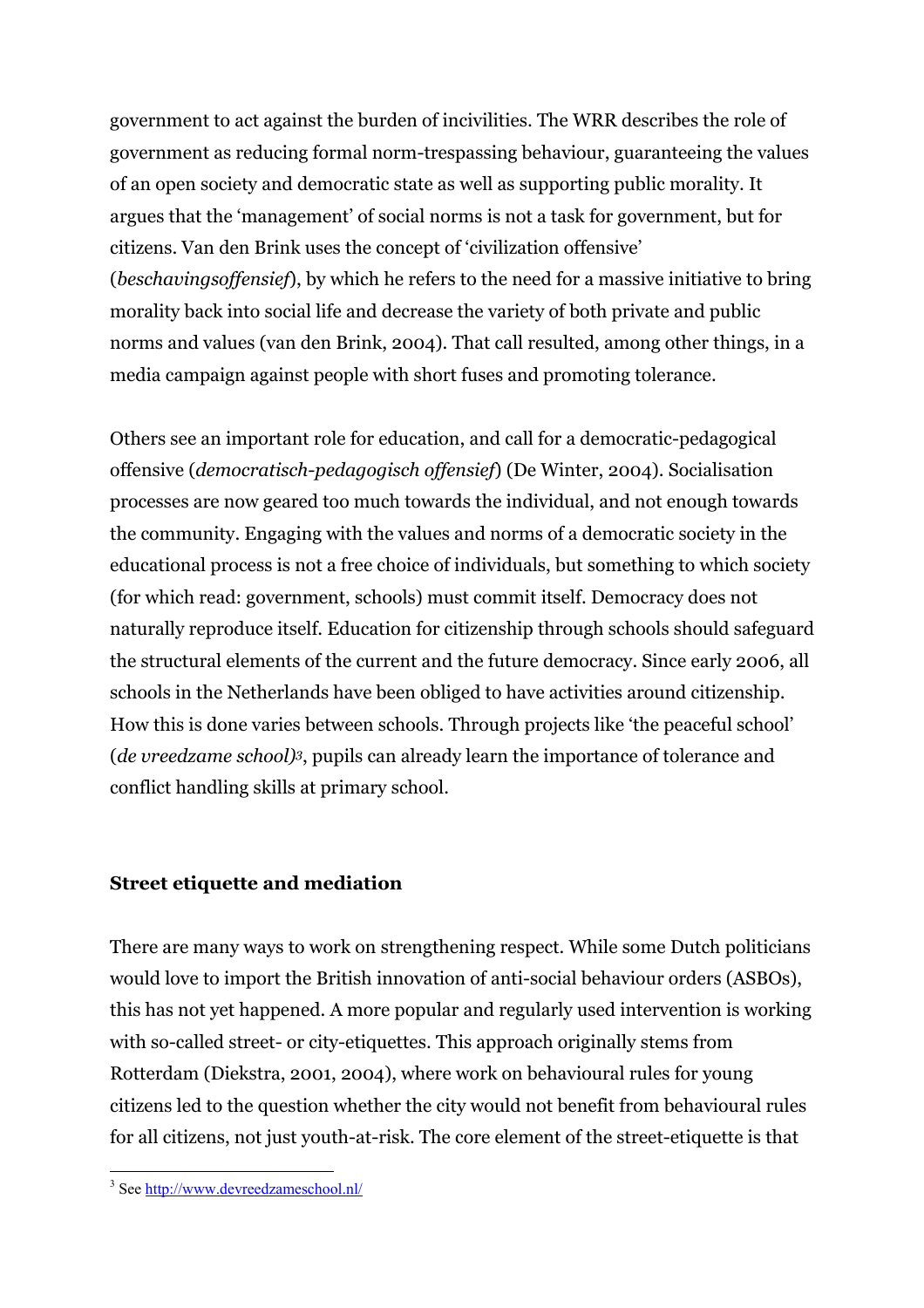citizens define the behavioural rules on how to act in the public realm themselves. This includes designing the rules, and also monitoring implementation. In such situations, the local authority is not extending its control into the fine details of daily life nor is it expanding the formal legal rules to a painstaking level of detail. Rather it supports citizens in their self-regulating capacities. This includes 'positioning the subject in the media, scanning the city for existing or emerging etiquettes and supporting citizens experimenting with etiquettes' (Diekstra, 2001, p. 103). This approach differs from the Rotterdam citizenship code that was launched early 2006. This code also deals with behaviour in the public realm (such as 'use Dutch as main language' and 'treat homosexual people as equal to heterosexual people') but was developed by the city council rather than citizens themselves.

Meanwhile, the experiences in Rotterdam resulted in city- and street-etiquettes initiatives in other Dutch cities. There are now 'golden city rules' in Gouda, the guidelines in Maassluis, Ede has its *mEdeburgerschap* (fellow citizenship) and streetetiquette experiments in Amsterdam, Delft and Almere. This approach is not very different from the rules developed in the robotics class as described by Kevin Harris towards the end of Chapter 1. Or to the house rules students have and develop when new students enter college accommodation (who cleans the hall or stairway, do we cook and eat together once a week, who takes care of the garbage…?). But it is innovative in the sense that it happens on the level of a street or small neighbourhood, and the rules emerge bottom-up with the local authority only facilitating.

The other social intervention that emerged from the increased attention for incivility and call for respect is neighbourhood mediation. It's basically a problem solving intervention (whereas street etiquette is of a more preventive nature). Where problems between neighbours or citizens in the same public realm occur, independent trained mediators are available. Across the Netherlands, there are currently about 70 of these initiatives, involving 1,200 voluntary mediators. Key to their approach is re-establishing the dialogue between all citizens involved in a conflict, so they can solve the issue themselves. This avoids taking things up to courts,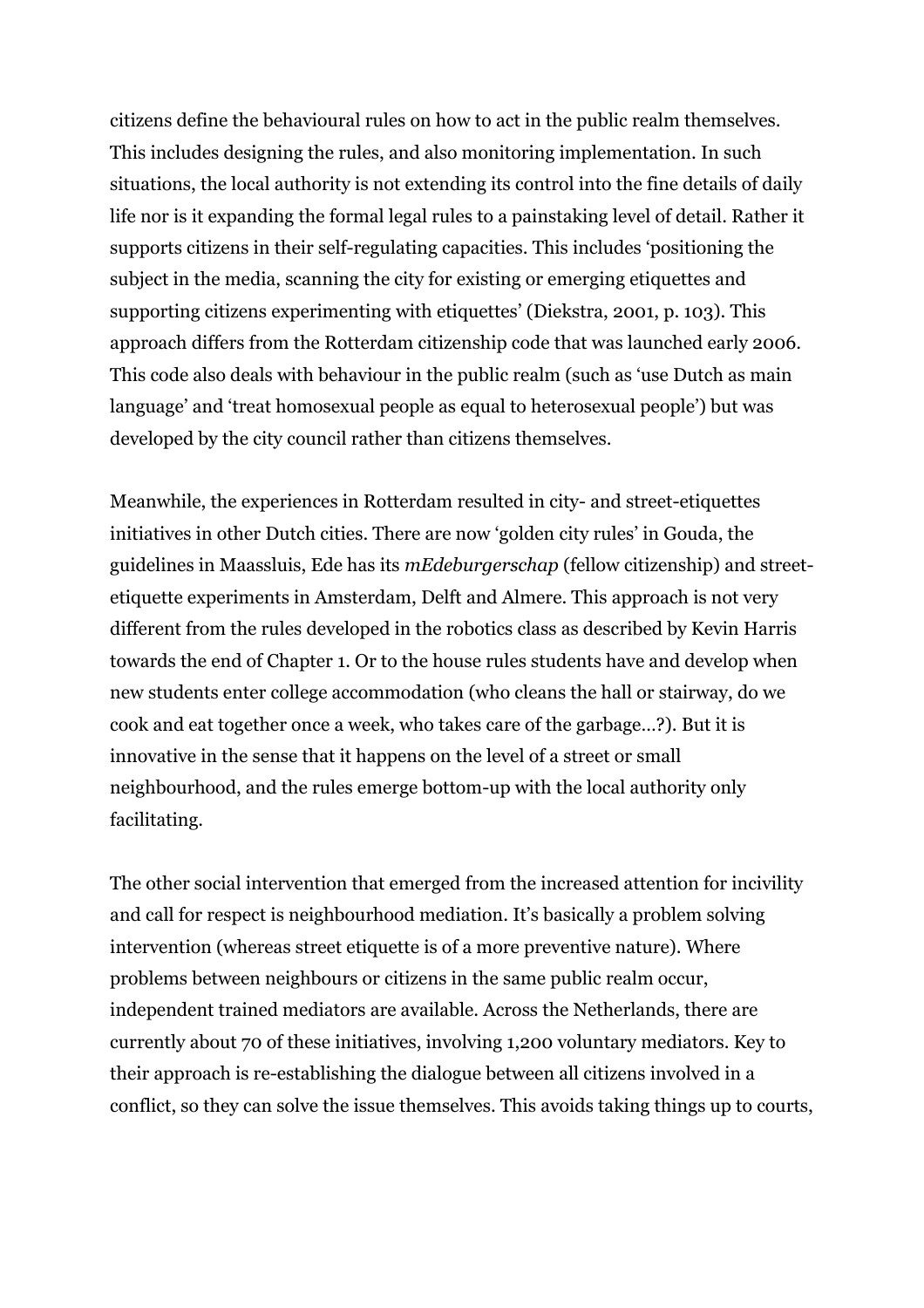but also generates problem solving skills that can be useful for possible future conflicts.4

## **Flanders**

The respect agenda in Flanders is much less outspoken compared to the UK or the Netherlands. Rather, one could describe it as a mosaic, with different little stones being in place but no clear design of the larger picture emerging yet. Four recent developments can be described as examples of these little stones.

The most recent example is the committee on 'orientation on society'. The committee was initiated by Marino Keulen, Flemish minister of housing, media and sport. Their task was to describe what the Flemish values and norms are and which common basket of values and norms is necessary for living together in diversity. When they presented the results of their work, early May 2006, the committee's chair indicated that it was surprisingly easy to outline the essential values: freedom, equality, solidarity, respect and citizenship. These values are the basis on which norms are built. These come as legal norms (which can be enforced by law) and as social norms (which are related to specific groups to which people can belong).

While initially the work of this committee was to be used to develop courseware for the numerous training initiatives that welcome new immigrants, minister Marino Keulen has already used the report as the basis for a meeting with top-level representatives of the six major religions. After the local elections (autumn 2006), he proposes a larger debate around the committee's findings.

A second development that relates to respect comes from the same minister. When redesigning the law on social housing in 2005, two new regulations were inserted. One was that new tenants in social housing estates had to be able to speak Flemish, or be willing to learn the language within two years. Free courses are provided. The other regulation indicated that there was a 'probation period' of two years in each new social housing contract. Within that timeframe, people could lose their right to

<sup>&</sup>lt;u>.</u> 4 See http://www.hetccv.nl/ for more information on the method of neighbourhood mediation.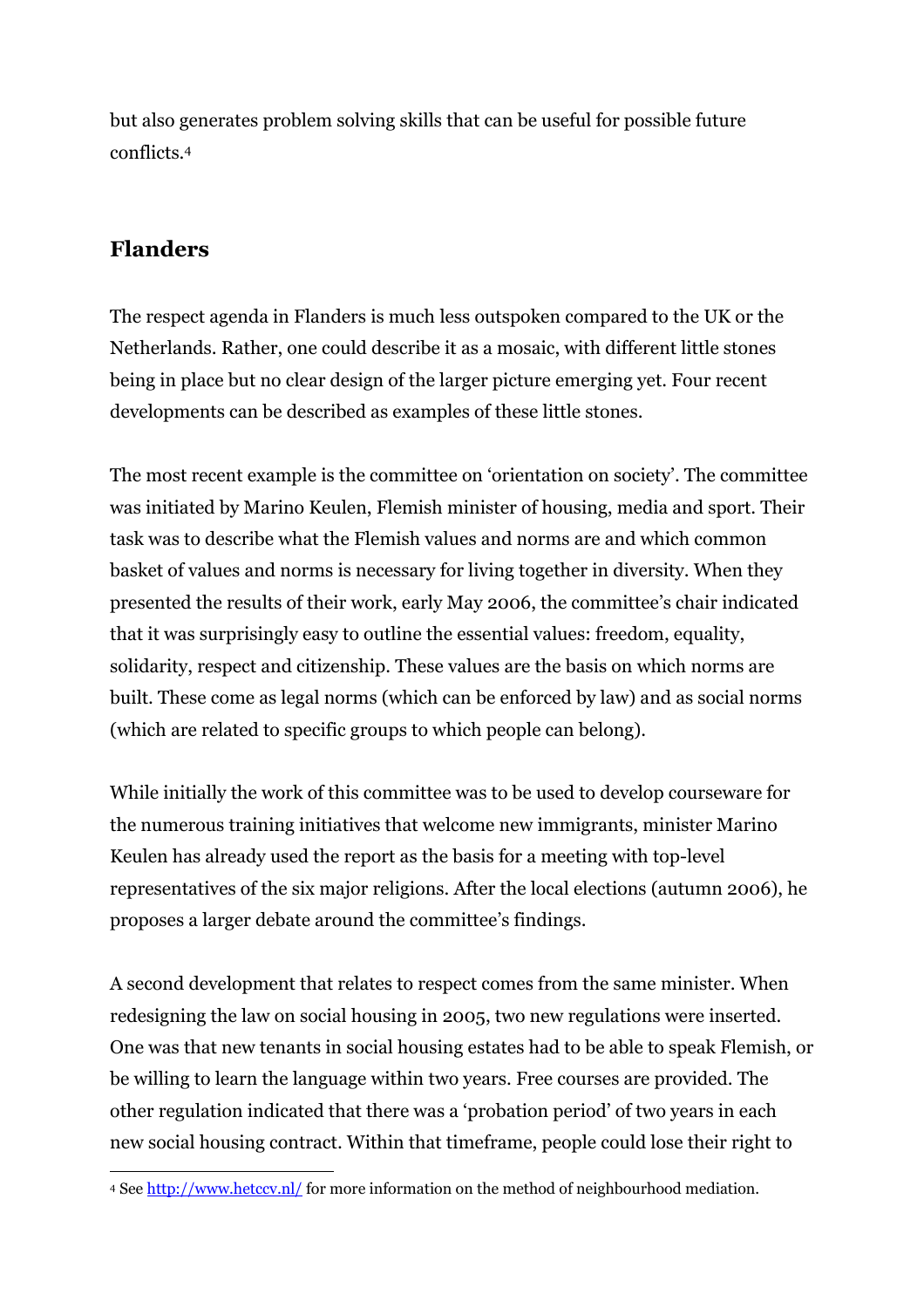social housing if there were problems with anti-social behaviour or unpaid rent. Both regulations were argued for by referring to them as cornerstones for more respect and civil behaviour in social housing neighbourhoods. How could tenants establish some respect and civility towards other citizens and in the communication between tenants and housing associations if there was not at least a minimal level of a common language? One director of a housing association supported the regulation by indicating they had tenants speaking as many as 80 different languages with few people sharing the same language, let alone Flemish. That makes communication between tenants and between tenant and housing association a daunting task, leaving civil relations vulnerable to rapid erosion.

This development is extra sensitive because of Belgium's history. Language issues are sensitive in Flanders, being one part of the three-language nation of Belgium (French is spoken in the Walloon area, German in a small part in the east of the country). Only since the 1930s has higher education been provided in languages other than French. The hope to establish Flemish as an official language played an important part in both world wars and politics throughout the twentieth century. Given that Flanders is now economically stronger than the Walloons, imposing language requirements seems like taking revenge. Citizens from Walloon would have to learn Flemish in order to be able to apply for social housing in the Brussels area. The Walloon politicians are furious, while some Walloon academics defend the language requirement.

A third development involves a new infrastructure to support respect and to police incivilities through a transition of responsibilities from national law and courts to local authorities. A new law (initially from 1999, but only fully implemented in 2005) recognises the fact that justice courts were not structured to deal adequately with incivilities and anti-social behaviour. This resulted in the situation that local police could only register violations of national laws and depended on the justice courts to follow them up. In most cases, this didn't happen. This resulted in police not bothering very much about small unpleasant or anti-social situations. Since 1999, local authorities can outline their own 'codes of conduct in the public realm' for those situations which are not covered by national law. Since April 2005, national law no longer covers anti-social situations like noisy neighbours, graffiti or low-level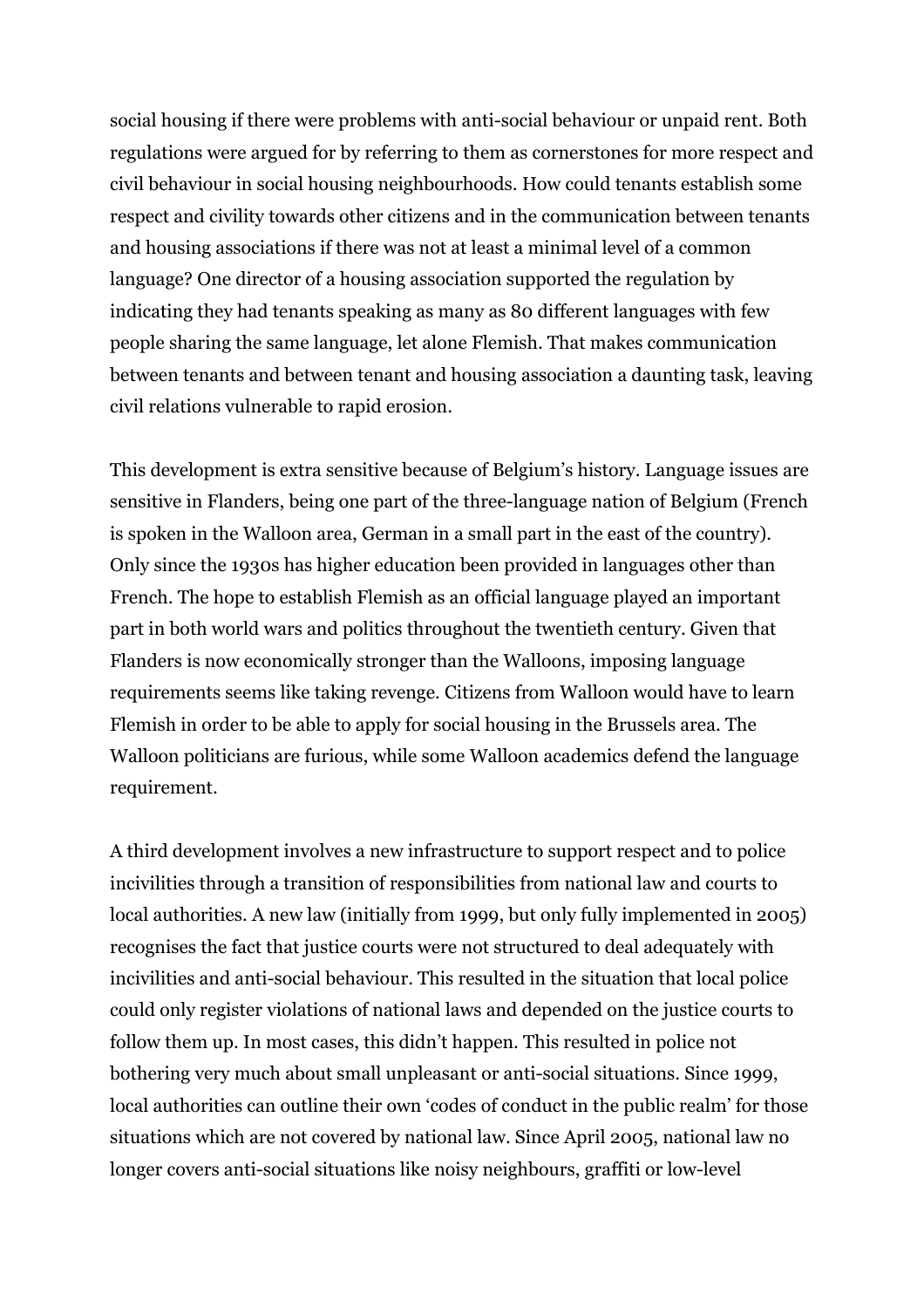vandalism. This gives local authorities the room to develop their own policy in this area. Moreover, local authorities can issue local fines, currently up to 250 euros. These so-called '*gemeentelijke administratieve sancties*' no longer have to pass through justice courts, which makes it a more efficient and reliable instrument to handle incivilities. Additionally, unlike 'real' fines, they can also be issued to young people, under the age of 16.

The first of these new fines was issued in August 2005, in Maaseik, to a woman wearing a burka. Some ten years earlier, a national regulation already indicated that all citizens should be recognisable in the public realm and no 'disguises' are allowed. In June 2006 the woman lost her appeal procedure in court. The argument for people being personally identifiable in public space, visible for face-to-face communication, trumped arguments about diversity and the individual freedom to express cultures. It is now expected that more local authorities will implement a local 'code of conduct' against burkas. A parallel in local practice, although not supported by national regulation, can be drawn with the banning of young people wearing 'hoodies' and baseball caps at the Bluewater shopping centre in Kent, England. This was followed up by discussion in the UK on the 'hoodie generation' and the opinions expressed by Deputy Prime Minister John Prescott and Archbishop John Sentamu (BBC News, 2006a).

It is not only local governments that struggle with respect and 'symbolic clothing' in public spaces, but also employers and trade unions at the workplace. In early summer 2006, the multinational Group 4 Securicor sacked a long-time employee (a receptionist) in Antwerp, just after she started wearing a head scarf. A year earlier, that same employee had received a bonus as a result of her good work. The employer now argues it requests strict neutrality from its employees. The trade union has already announced it is exploring taking this to the labour court.

The discussion on burkas and other signs of religion and culture is of course highly sensitive. It relates to diversity and global citizenship, and also to the question of how these religious/ethnic symbols relate to modern values like gender equality and emancipation. There seem to be fewer problems in accepting Jewish men wearing skull caps (kippahs) than Islamic girls wearing head scarves, or westerners wearing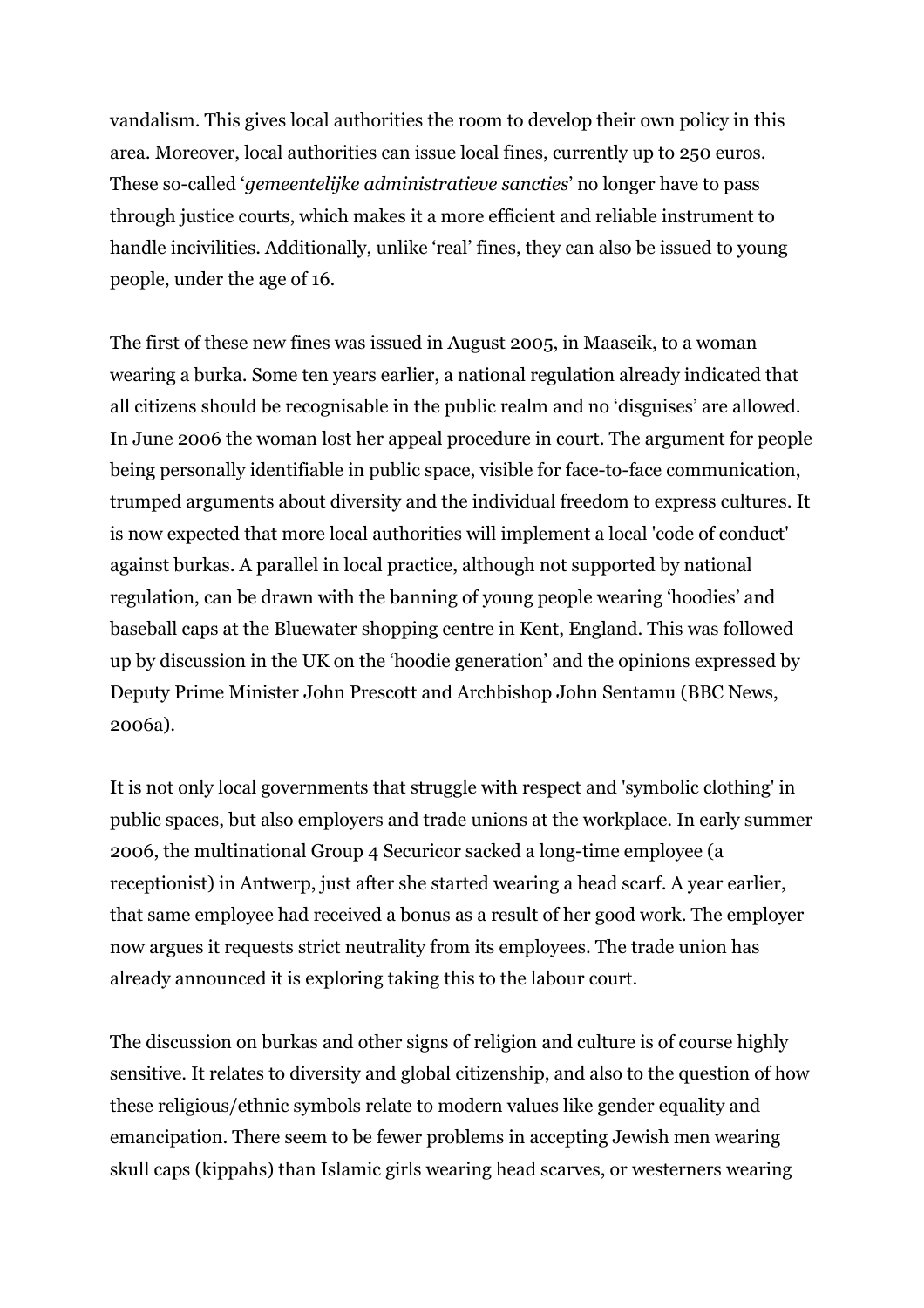jewellery with the Catholic cross as a symbol. Is that because we identify head scarves with oppression of women, because the Islamic culture is more distant from our western culture than the Jewish culture, or the result of power and status positions? Should we expand the discussion to include tattoos, which could also be said to be symbols of a certain lifestyle?

In Flanders, the use of the new framework is however more extensive than the specific situation referred to. Some of the bigger Flemish cities have taken up the new opportunities to develop a policy to reduce incivilities and strengthen respect. Noteworthy examples are Mechelen (where young people acting in an anti-social way are taken to police headquarters, from where their parents can pick them up again after a warning about their parental responsibilities); Leuven (a small university city, where incivilities related to student parties have become less tolerated); and Antwerp (for example with a very successful campaign against dog shit on pavements and in the parks). Other cities, like Gent or Brussels, have so far taken little action.

A final little stone in the Flemish mosaic of respect relates to a public debate emerging early in 2006 after a judge ruled that youngsters could no longer make use of a youth centre in the village of Lauwe, after complaints by neighbours. There had been earlier cases of neighbours complaining about infrastructure for children, for instance centres for after school child care. The complaints mostly focused on the burden of noise and dangerous traffic situations around the time children were brought or recollected. In other cases, people complained about too many cyclists going too fast through their neighbourhood, resulting in a local speed limit of 30kph.

But no earlier case raised the amount of reaction and discussion Lauwe did. The youth centre is the property of the local authority and a venue where activities during school holidays and youth parties during the year are organised. It is in the middle of a neighbourhood where houses dominate the scene, and not near industry or other noise/traffic producing infrastructure. Once the judge ruled that the centre could no longer be used during school holidays, a lot of people and institutions protested about anti-social citizens and the decline of tolerance and respect. They included the Children's Commissioner, the minister for youth and a whole range of youth organisations such as the boy scouts. A protest march against closure of the youth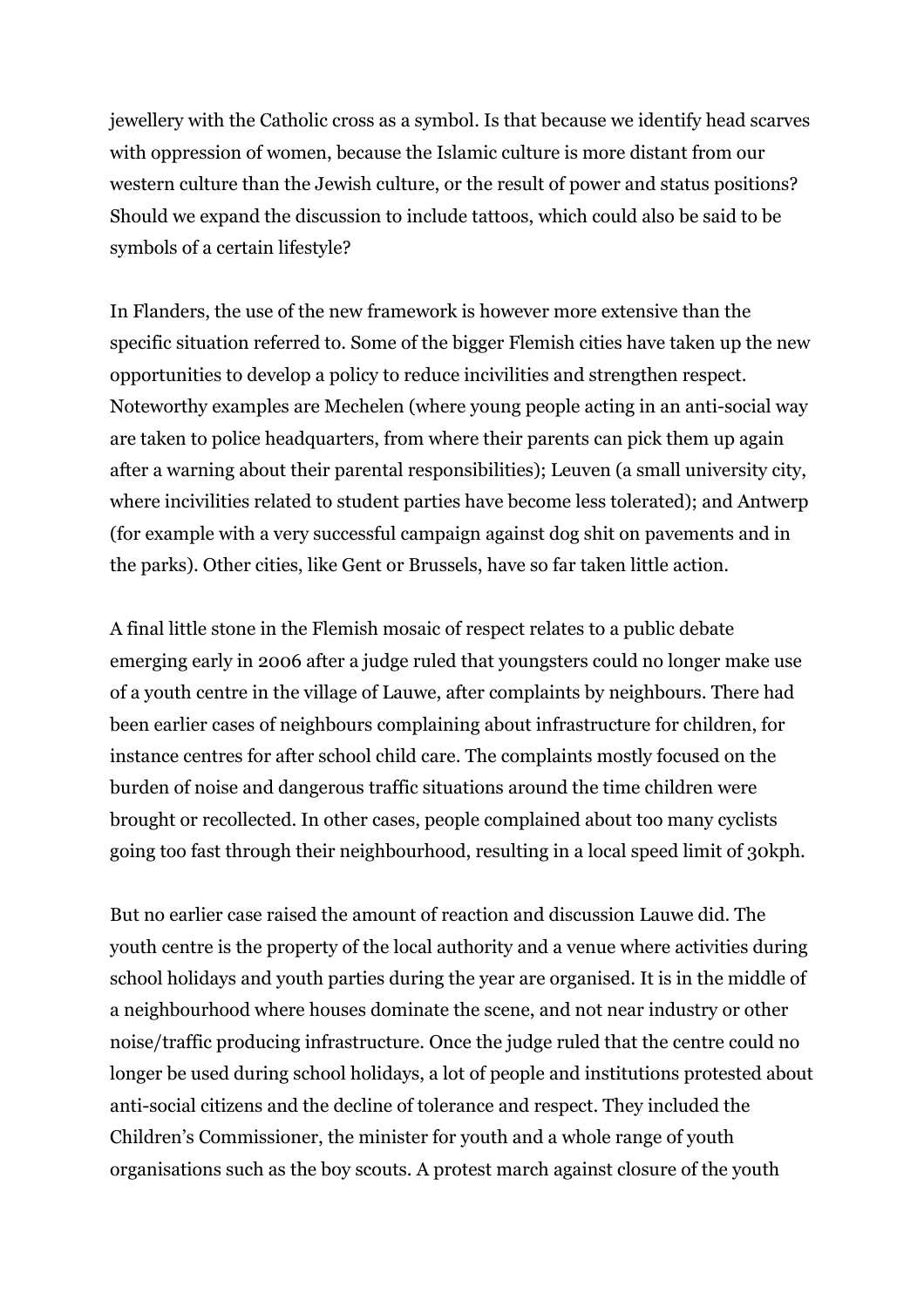centre attracted about 10,000 participants. All expressed shock at how easily people step into the NIMBY attitude: 'not in my backyard'. In one case, a neighbour even complained about the noise of a child day care centre which her own daughter previously attended. Public space is typically used by different citizens for different purposes and that calls for tolerance. The examples are seen as attempts from private citizens to colonise public space and make it an extension of their private space.

However, there's also another side to this story. In Lauwe, we're not talking about a small-scale youth centre but an accommodation that draws around 250 people each day, attracting young people from other villages outside Lauwe. It wasn't the youth centre as such that led to the complaint from some neighbours, but the scale of it. Also, these neighbours had been attempting for years to communicate with the local authority about noise reduction opportunities but were stone-walled. Other situations similar to Lauwe have more recently demonstrated that open communication and some minor changes (stop the noisy activities by 22.00 hours, replace noisy metal football goals with less-noisy goals …) can provide a more constructive platform for tolerance. Respect is not a one-way street or a blank cheque but the result of dialogue and reciprocity.

## **Concluding remarks**

Interest from media and politicians in how to safeguard respect in society is not restricted to the UK, but is found in the Netherlands, Flanders and other parts of Western Europe. That is somehow noteworthy, as there are no indications from survey data that there is an increase in anti-social behaviour. Although most of this behaviour is too small to pop up on the radar of social surveys, what's available in terms of data suggests that we are less tolerant of diversity of behaviour, rather than there being an increase in incivility. From that perspective, a heightened interest in respect is a further cultivation of society, rather than a defence against the erosion of our culture. Not less challenging, but a more optimistic agenda.

Also, there's a similarity between the three countries in that citizens (and media!) call on government and authorities to organise respect. While Jane Jacobs (1961) noted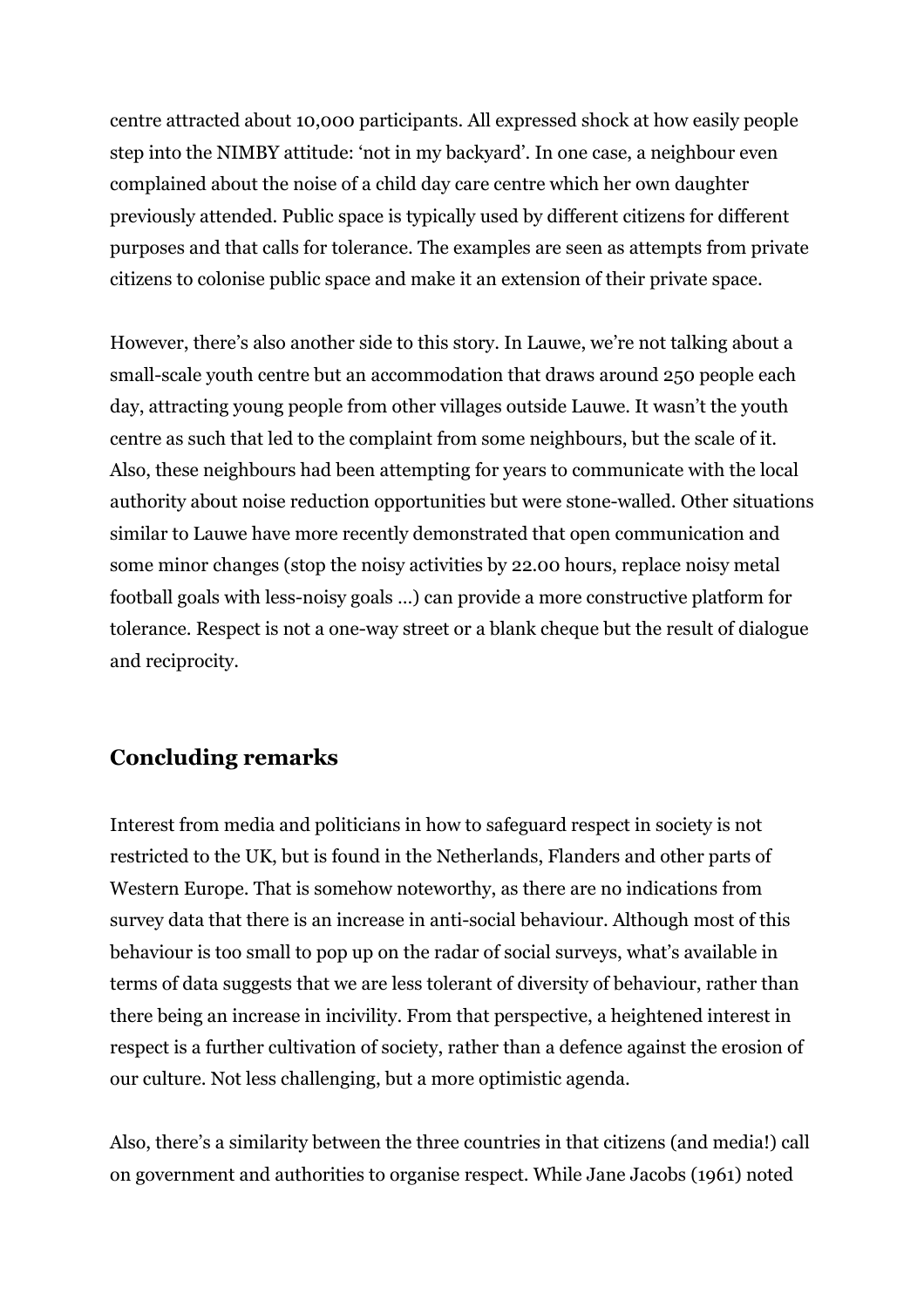the importance of informal control for public safety ('eyes on the street'), there seems to be an expectation among citizens of more 'official presence', more professionals and civil servants monitoring behaviour in the public realm.

'Negotiation' about what's acceptable behaviour and what's less acceptable is nothing special, but has always taken place. There are marvellous historical examples in Norbert Elias' major work on *The Civilizing Process*, on subjects like eating with a knife and fork, spitting, or blowing one's nose (Elias, 1978-1982). The historical rules we have established in these areas (no spitting, use a handkerchief) are not the same for people from all cultural backgrounds, causing diversity in norms and behaviour. There is consequently a 'permanent negotiation'.

But negotiations are also expanding into new parts of the public realm, following innovations and changes. Examples include netiquette, codes of conduct developed for behaviour in cyberspace; and the rules of conduct for mountain biking (ride on open trails only, don't leave trash).5 Values and norms are a 'moving target'. It is not surprising that a society that is more diverse in age and ethnic background needs to do some maintenance. It's only surprising that it took so long before there was any explicit attention paid to values and norms.

Within that context of maintenance work on our values and norms, it is surprising that in the three countries, UK, Netherlands and Flanders, most attention goes to our behaviour as pedestrians in the public realm, to interpersonal meetings. From surveys, we know that behaviour in traffic is the origin of most irritation; it is respect in traffic that's high on the agenda of citizens. In physical terms as well, in square meters, traffic makes for an increasing part of the public realm. Here, we have outsourced some aspects of respect to the physical infrastructure, with sleeping policemen, speed cameras and roundabouts forcing us to respect others in traffic, at the risk of damaging our car. Whatever progress has been made here, does not result in a decrease of traffic irritations in surveys. The focus policy-makers have on respect still seems to be off centre, looking too much into a direction the citizen isn't looking.

<sup>1</sup> <sup>5</sup> See <u>http://en.wikipedia.org/wiki/Netiquette</u>, and <u>http://www.abc-of-</u> mountainbiking.com/mountain-biking-etiquette/